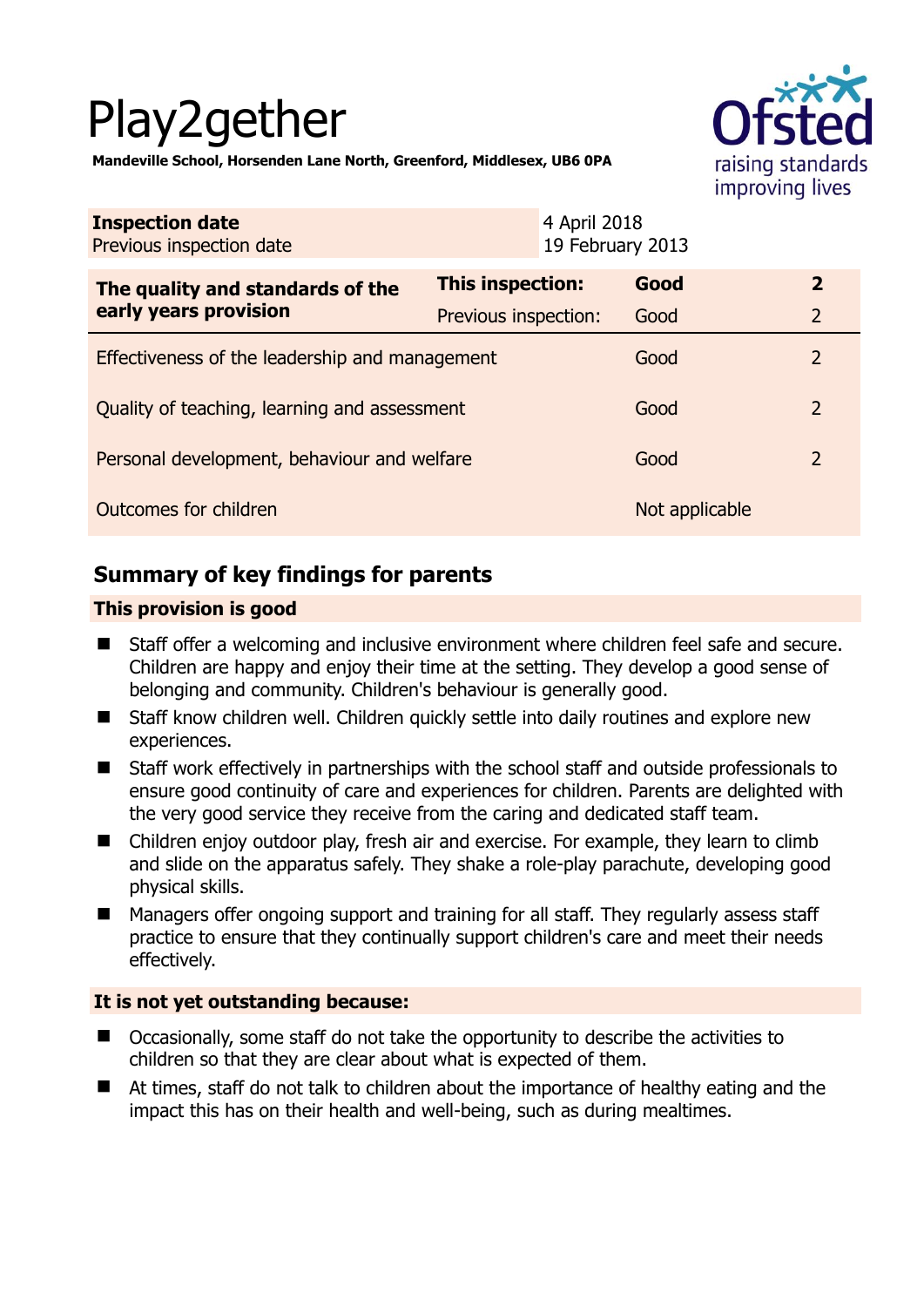# **What the setting needs to do to improve further**

### **To further improve the quality of the early years provision the provider should:**

- encourage all staff to explain the activities to children to maximise their experiences
- help children to understand the importance of healthy eating, such as during mealtimes.

## **Inspection activities**

- The inspector observed activities in all parts of the setting, including the outdoor provision.
- The inspector spoke to some members of staff and children at appropriate times during the inspection and held meetings with the management team.
- The inspector carried out joint observations with the manager.
- The inspector took account of the views of parents spoken to during the inspection and reviewed parents' written comments and suggestions.
- The inspector looked at children's records, planning documentation and the setting's policies and procedures, including those relating to the suitability of staff.

## **Inspector**

Fatiha Maitland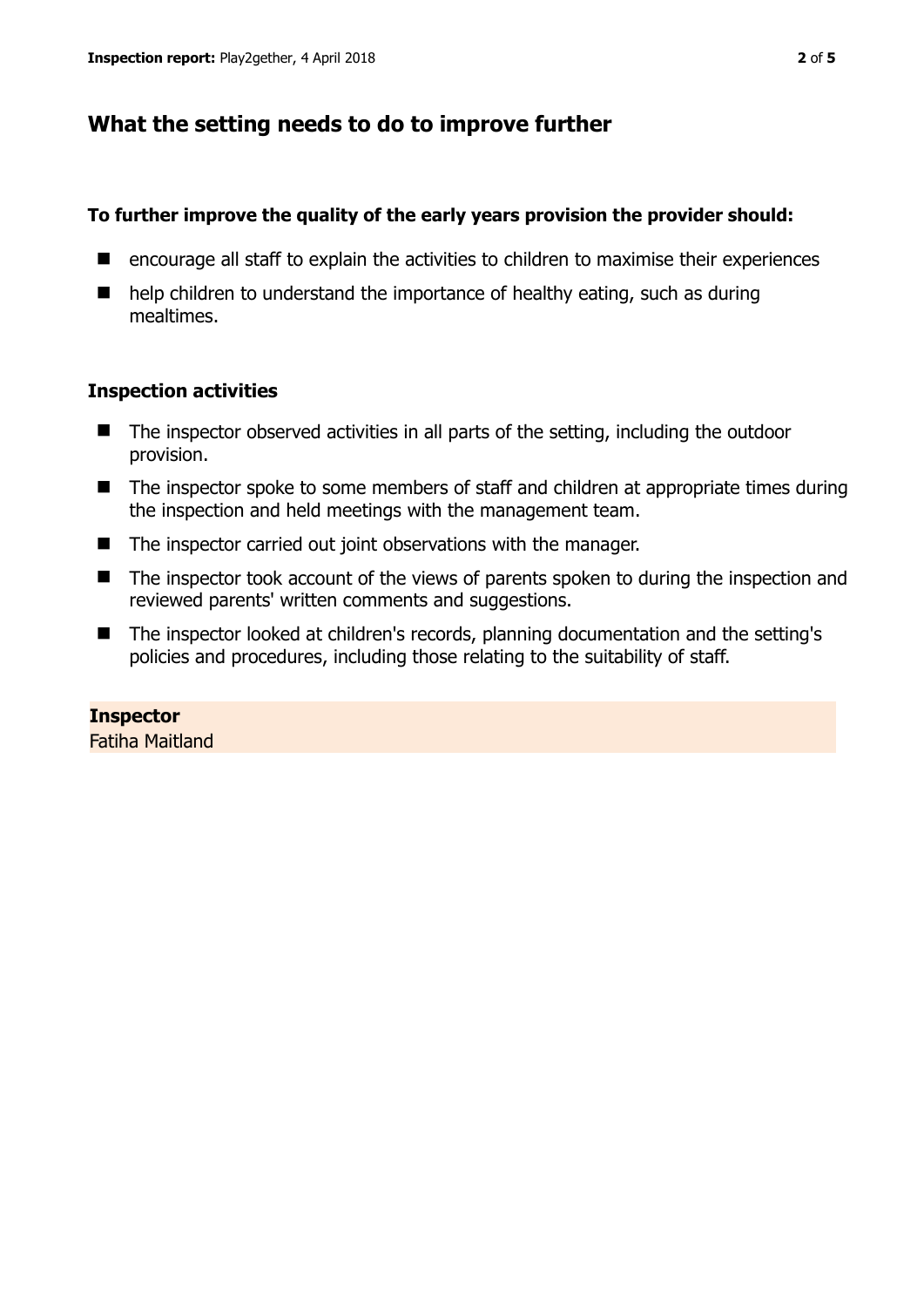# **Inspection findings**

### **Effectiveness of the leadership and management is good**

Safeguarding is effective. Robust recruitment and vetting procedures help ensure that staff are suitable to work with children. Staff have attended safeguarding training. For example, they have a good knowledge of safeguarding practices and understand the procedures to follow if they have a welfare concern about a child in their care. Staff make good use of training opportunities provided to increase their knowledge and skills and to benefit children's experiences. For example, they know how to meet the needs of children who have special educational needs (SEN) and/or disabilities and provide any extra help and support they need. Managers take into account the views of parents, children and school staff to continually improve their service. Managers have successfully acted on the recommendations from the last inspection. For example, they provide more opportunities for children who speak English as an additional language to use their home language within their play and benefit from the support of staff who speak the same language.

#### **Quality of teaching, learning and assessment is good**

Staff use observations of children and information from parents and teachers to set up enjoyable activities to fully engage children when they first arrive at the provision. Staff help children handle resources safely. Children relate well to others and respond well to instructions. They use their creativity well in their play. For example, they use different construction tools to build their favourite models. They explore different pop-up toys and explore how things work. Children learn to sort and match objects with support. They listen attentively to stories, sing songs, clap hands and dance to music. Staff establish very good relationships with parents and share information about children's experiences with them. This helps to promote continuity in children's care.

#### **Personal development, behaviour and welfare are good**

Staff are sensitive to the needs of all children. For example, they use positive strategies to support children's emotional and social skills effectively. They also manage more challenging situations in a professional manner. Children learn to share resources fairly and take turns. They learn about the importance of personal hygiene and how to socialise with others. Staff undertake regular risk assessments on outings and daily checks of the premises and resources to help children remain safe. Visits to places of interest add enjoyment to children's experiences and help them to learn about other people, their cultures and communities.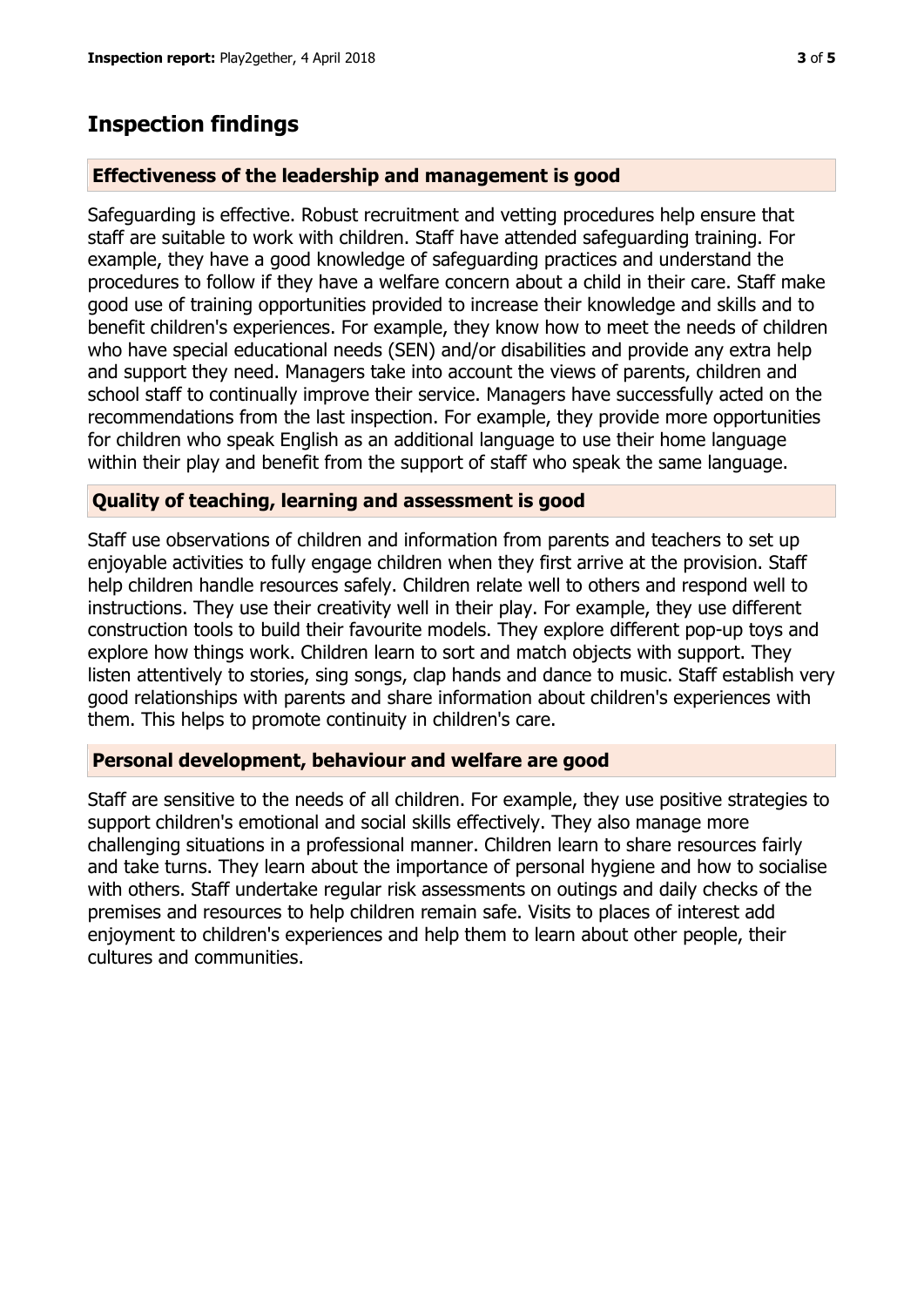# **Setting details**

| Unique reference number                             | EY403887                                                                             |  |
|-----------------------------------------------------|--------------------------------------------------------------------------------------|--|
| <b>Local authority</b>                              | Ealing                                                                               |  |
| <b>Inspection number</b>                            | 1062340                                                                              |  |
| <b>Type of provision</b>                            | Out of school provision                                                              |  |
| Day care type                                       | Childcare - Non-Domestic                                                             |  |
| <b>Registers</b>                                    | Early Years Register, Compulsory Childcare<br>Register, Voluntary Childcare Register |  |
| <b>Age range of children</b>                        | $4 - 8$                                                                              |  |
| <b>Total number of places</b>                       | 18                                                                                   |  |
| Number of children on roll                          | 18                                                                                   |  |
| Name of registered person                           | The Log Cabin Committee                                                              |  |
| <b>Registered person unique</b><br>reference number | RP902103                                                                             |  |
| Date of previous inspection                         | 19 February 2013                                                                     |  |
| <b>Telephone number</b>                             | 0208 864 921                                                                         |  |

Play2gether registered in 2010. It is situated in Mandeville School, Greenford, in the London Borough of Ealing. The setting is open from 9.30am until 3.30pm during holiday times only. Children attending all have SEN and/or disabilities and come from the London Borough of Ealing. There are 20 staff, 17 of whom hold relevant qualifications, ranging from levels 1 to 3.

This inspection was carried out by Ofsted under sections 49 and 50 of the Childcare Act 2006 on the quality and standards of provision that is registered on the Early Years Register. The registered person must ensure that this provision complies with the statutory framework for children's learning, development and care, known as the early years foundation stage.

Any complaints about the inspection or the report should be made following the procedures set out in the guidance 'Complaints procedure: raising concerns and making complaints about Ofsted', which is available from Ofsted's website: www.gov.uk/government/organisations/ofsted. If you would like Ofsted to send you a copy of the guidance, please telephone 0300 123 4234, or email enquiries@ofsted.gov.uk.